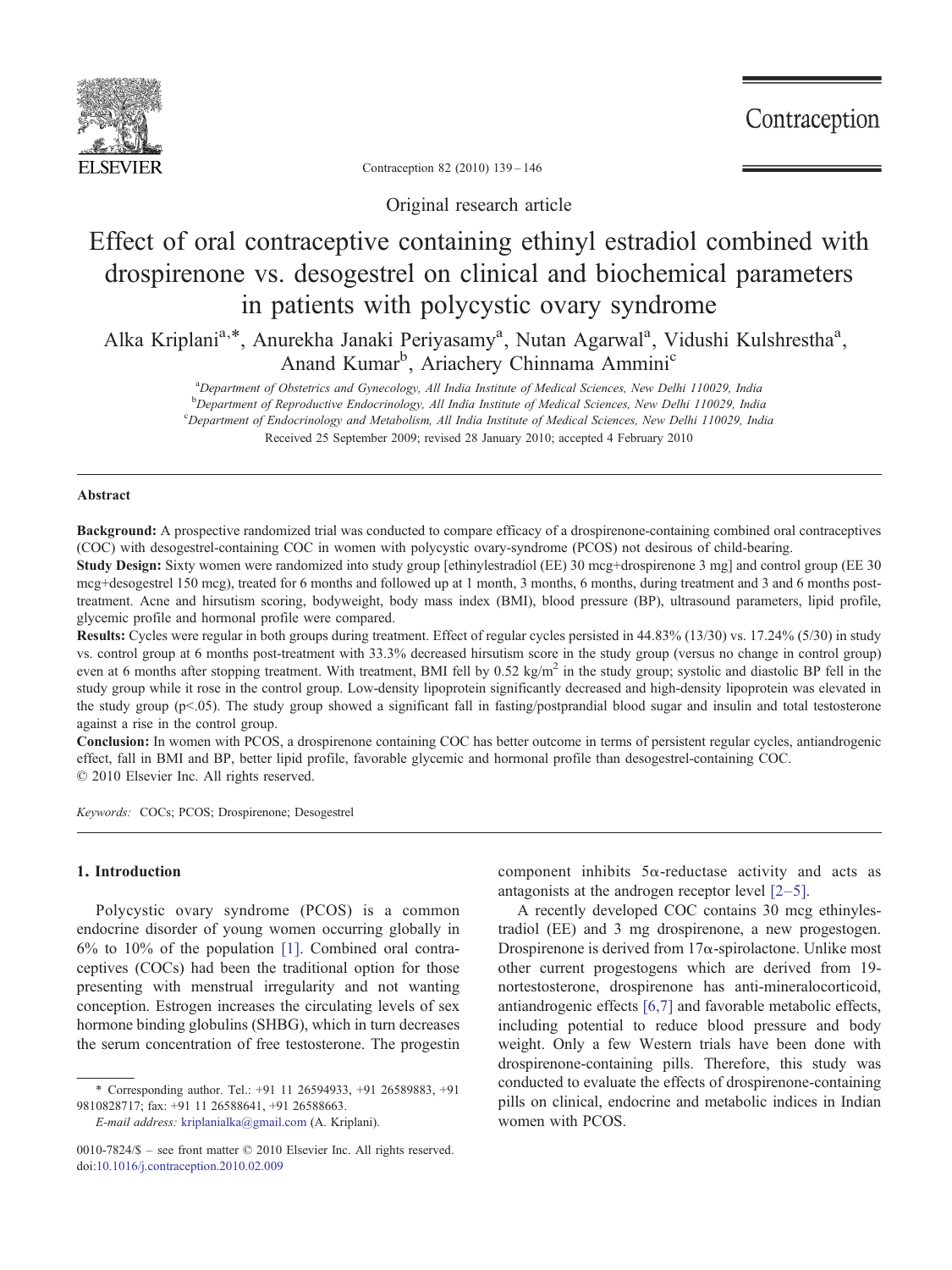## 2. Materials and methods

# 2.1. Study design

Prospective randomized clinical trial was conducted after obtaining ethical approval from the institute's Ethics Committee.

# 2.2. Participants

Sixty women not desirous of conception for at least 6 months and diagnosed with PCOS by Rotterdam ESHRE/ ASRM Workshop criteria [\[8\].](#page-7-0)

Inclusion criteria (Rotterdam) were oligomenorrhea and/ or anovulation, clinical or biochemical signs of hyperandrogenism, polycystic ovarian morphology on ultrasonography scan defined as presence of 12 or more follicles in each ovary (with one ovary sufficient for diagnosis) measuring 2– 9 mm in diameter or increased ovarian volume  $>10$  mL. Any two of these three were considered to be PCOS.

Exclusion criteria were hypothyroidism, hyperprolactinemia, history of exogenous hormonal agent within past 6 months, smoking, alcohol, recent history of surgical treatment for PCOS, contraindications to combined oral contraceptives or associated renal or adrenal insufficiency on drugs that increase serum potassium (ACE inhibitors, AT II blockers).

# 2.3. Randomization

After obtaining informed consent, participants were randomized using a computer-generated randomization table into two groups. The study group was given EE 30 mcg+drospirenone 3 mg and the control group received EE 30 mcg+desogestrel 150 mcg for 6 months as 21/7 day regimen.

# 2.4. Workup

A detailed history, including menstrual history and past medical history, was taken and thorough physical and gynecological examination with acne scoring [\[9\]](#page-7-0) and hirsutism assessment with Ferriman–Gallwey (FG) scoring [\[10\]](#page-7-0) were done. By FG scoring, the extent of hair growth was quantitated in nine key anatomic sites, by subjective assessment by a single clinician for all the patients. Hair growth was graded using a scale from 0 (no terminal hair) to 4 (maximal growth), for a maximum score of 36. Patients with a score of 8 or more were diagnosed as hirsutism. Patients were requested not to use shaving or other methods for hair removal during the study period. The same clinician assessed the patients during follow-ups.

Body weight and height of patients were measured with patients wearing loose clothes and without shoes and BMI was calculated as weight (in kg)/height<sup>2</sup> (in m). Blood pressure was measured after patient has seated quietly for 5 min.

Blood samples were taken at baseline for hemoglobin, lipid profile, fasting blood sugar and insulin, 2-h postprandial glucose and insulin after 75 g glucose ingestion along with hormonal parameters including follicle-stimulating hormone (FSH), luteinizing hormone (LH), thyroid stimulating hormone, prolactin, total testosterone, SHBG, dehydroepiandrosterone sulfate (DHEAS) and 17-hydroxyprogesterone on Days 2–5 of the cycle. Ultrasound of the pelvis was performed on Days 5–7 of the cycle for features of PCOS in the ovaries.

### 2.5. Analysis of blood components

Total testosterone was determined by microparticle assay on the Axsym autoanalyzer using commercial kits manufactured by Abbott Laboratories (Abbott Park, IL, USA). DHEAS was analyzed by enzyme immunoassay using Demeditec DHEA-S/ELISA (Demeditec diagnostics, Germany). SHBG was measured in serum samples by chemiluminescent immunometric assay (Immulite/Immmulite1000 systems, PILKSH-9, EURO/DPC). Fasting and postprandial insulin were measured by ELISA immunoassay (Mercodia, Uppsala, Sweden). Normal values were as provided by respective manufacturers. Free androgenic index and bioavailable testosterone were calculated [\[11\].](#page-7-0) Lipid profile [total cholesterol, triglycerides, low-density lipoprotein (LDL), highdensity lipoprotein (HDL), very low-density lipoprotein (VLDL)] was analyzed by Beckman Coulter CX9,CX4 autoanalyzer (RANDOX Laboratories, Crumlin, UK) based on spectrophotometry. Blood glucose was measured by glucose oxidase method adapted to auto-analyzer.

### 2.6. Follow-up

Patients were followed-up at 1, 3 and 6 months during treatment and then 3 and 6 months post-treatment. Lipid profile and ultrasound were repeated at 3 and 6 months of treatment and then 3 months post-treatment. Glycemic and hormonal profile were repeated at the end of 6 months of treatment.

### 2.7. Statistical analysis

Analysis was done using STATA 9.0 (College Station, TX, USA). Data are presented as number (%) or mean±S.D./ median (range) as appropriate. Paired t test/Wilcoxon signed rank test (for non-parametric data) were used to compare changes in follow-up values from baseline.  $p<0.05$  was considered statistically significant.

# 3. Results

The age of patients was  $22.5 \pm 4.7$  years (mean $\pm$ S.D., range 16–40 years). At baseline, all patient parameters were comparable between the two groups except weight ( $p=.04$ ); however, BMI was comparable ( $p>.05$ ). All women were normoprolactinemic, normotensive, had normal thyroid function and were without evidence of any other major medical disorder. [Fig. 1](#page-2-0) shows the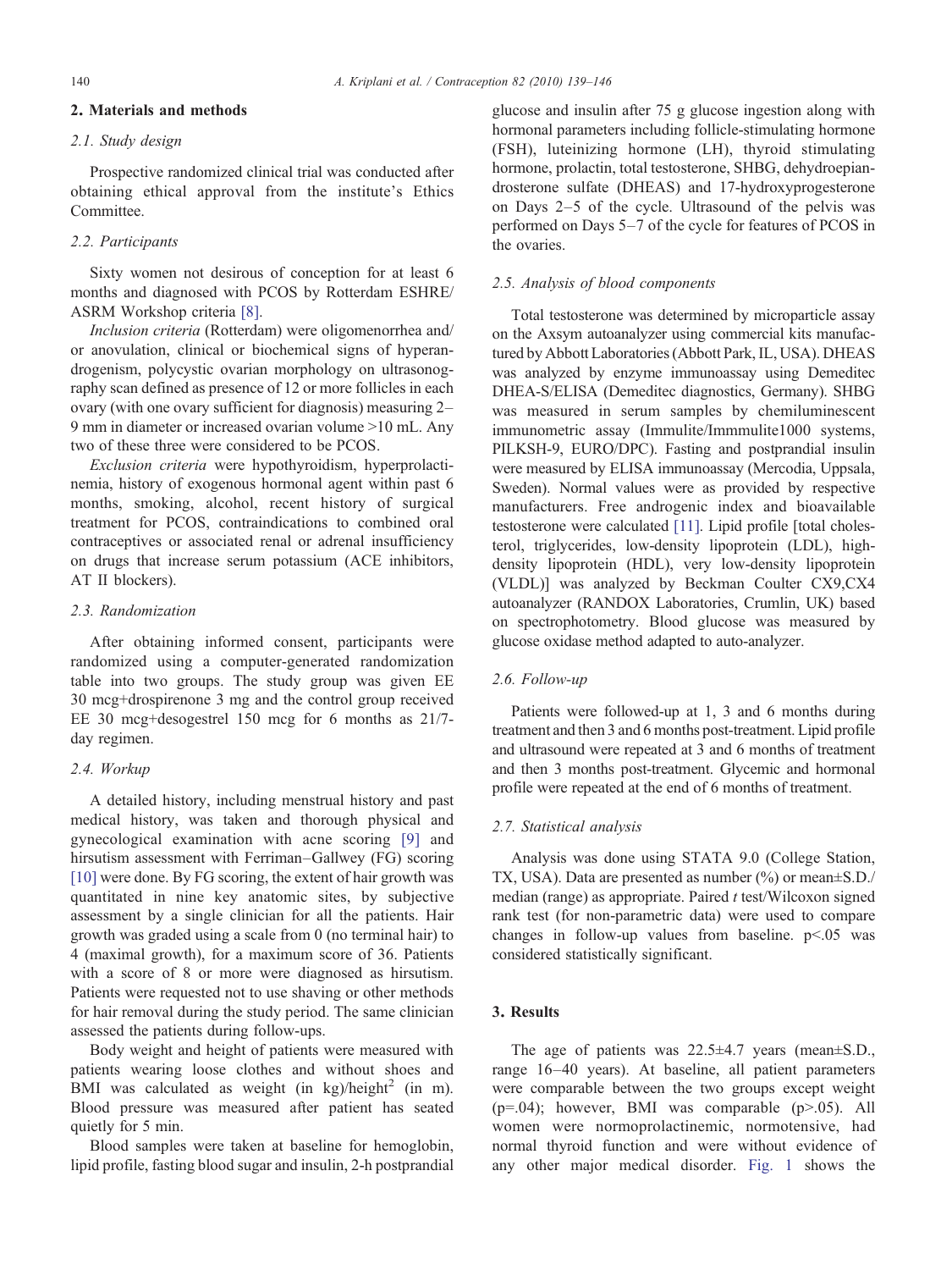<span id="page-2-0"></span>

Fig. 1. CONSORT flowchart of the study.

CONSORT flowchart of patients screened, excluded, randomized, treated and followed up.

### 3.1. Menstrual regularity

Details of menstrual pattern of patients at baseline, at 6 months of therapy and at 6 months post-treatment are shown in [Fig. 2.](#page-3-0) Prior to treatment, two thirds of patients, 20 of 30, in both groups had oligomenorrhea; eight (26.7%) and nine (30%) patients in the study and control group, respectively, presented with amenorrhea, and only two patients (6.7%) in the study group and one patient (3.3%) in the control group had regular cycles. During treatment, cycles became regular in all patients in both groups. In the study group 13/29 (44.8%) continued to have regular cycles vs. 5/29 (17.2%) in the control group  $(p<.01)$  for 6 months after stopping treatment. The number of cycles per 6 months increased from  $4\pm1.78$  at the baseline to  $5\pm1.29$  (p=.0003) in the study group at 6 months post-treatment; however, they increased insignificantly from  $3\pm1.07$  at baseline to  $3\pm1.26$  at 6 months in control group  $(p=16)$ .

# 3.2. Acne

One third of patients (10/30, 33.3%) had acne in both groups. Out of 10 patients with acne, 50% responded to treatment in the study group vs. 30% in the control group at the end of 6 months treatment ( $p=0.87$ ). The changes were statistically not significant between the groups. After stopping treatment, the number of patients with acne did not increase at 6 months in the study group; however, it increased to eight of 10 in the control group.

### 3.3. Hirsutism

In the study group, 23 of 30 patients  $(76.7%)$  and 22 of 30 patients (73.3%) in the control group complained of hirsutism, though on the basis of the Ferriman-Gallwey score  $($ >8) hirsutism was diagnosed only in 5 and 4 patients in the study and control group, respectively. In the study group, hirsutism score as evidenced by the extent of hair growth was reduced significantly from a baseline value of 12.6 $\pm$ 4.5 (mean $\pm$ S.D.) to 8 $\pm$ 4.3 (36.5%) at the end of 6 months of treatment (p=.04) and remained decreased at 8.4±3.8 (mean±S.D.) at 6 months post-treatment. There was no change in hirsutism score in the control group throughout the study period.

### 3.4. Body mass index and body weight

At baseline, 19 of 30 (63.3%) patients in the study group, and 20 of 30 (66.7%) in the control group were overweight/ obese (BMI  $>25$ ). Mean change in weight in both groups are depicted in [Fig. 3](#page-3-0). There was a significant weight loss in the study group from  $68.3 \pm 12.4$  (mean $\pm$ S.D.) to  $65.82 \pm 12.1$  kg  $(3.63\%, p<.01)$  at 3 months and  $66.9\pm12.3$  kg (2% fall, p=.01) at the end of 6 months of treatment against a mean weight gain in the control group from  $60.4\pm7.6$  (mean $\pm$ S.D.) to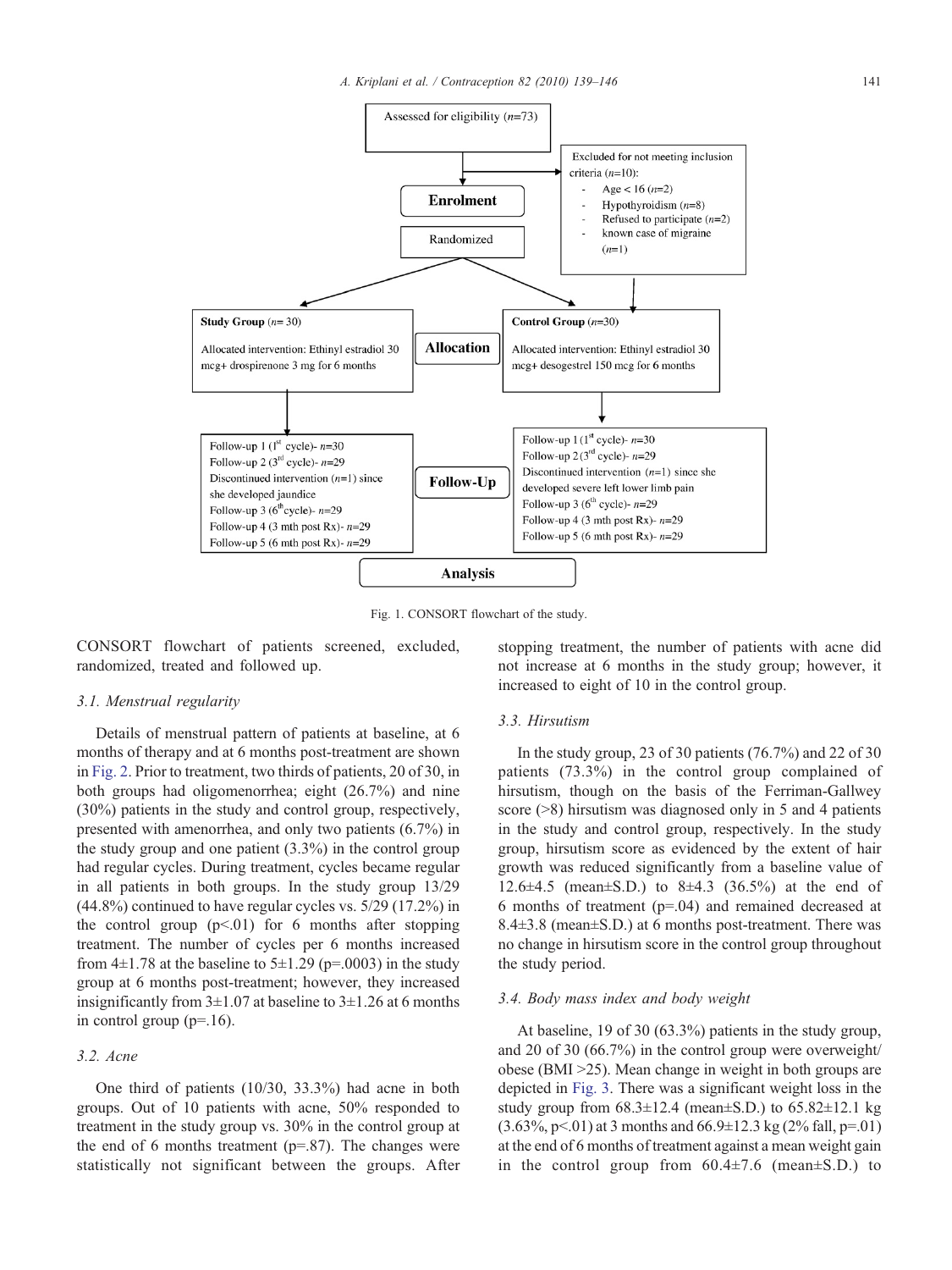<span id="page-3-0"></span>

Fig. 2. Menstrual pattern with treatment in study and control groups.

62.4±7.2kg (3.3%, p < 0.01) at 3 months and 63.7±7.3 kg (5.3% rise,  $p<01$ ) at 6 months. At the end of 6-month treatment, BMI was reduced from  $27.6\pm5.4$  (mean $\pm$ S.D.) to  $27\pm5.3$  kg/m<sup>2</sup> (1.9% fall) in the study group, whereas it increased from 26.1 $\pm$ 3.6 to 27.5 $\pm$ 3.6 kg/m<sup>2</sup> (5.3% rise) in the control group. The fall in BMI in the study group and rise in BMI in the control group were statistically significant (p=.01). The trend continued even at 6 month post-treatment with 1.7% fall and 1.8% rise in the study and control groups, respectively.

# 3.5. Blood pressure

As compared to baseline, blood pressure (BP) showed a falling trend during treatment in the study group;

systolic BP reduced from 120.3±12.5 (mean±S.D.) to 118.4 $\pm$ 7.5 (1.9 mmHg or 1.6% fall) and diastolic BP from 76.1 $\pm$ 5.5 to 75.7 $\pm$ 5.3 (0.4 mmHg or 0.5% fall) at end of 6 months of treatment ( $p>0.05$ ). Maximum fall in diastolic BP was noted as early as the first month of treatment. At 6 months post-treatment, both systolic/diastolic BP were found to be elevated from baseline in the study group, with mean increase by  $1.39 \text{ mmHg}$   $(1.1\%)$  and  $3.24$ mmHg (4.2%), respectively. While the rise in systolic BP was insignificant from baseline, that of diastolic BP was significant (p=.005).

In the control group, there was a significant rising trend in both systolic/diastolic BP throughout the study  $(p<0.01$  from baseline). Systolic BP rose from  $114.7\pm9.4$  (mean $\pm$ SD) to



Fig. 3. Mean change in weight in both groups during the study.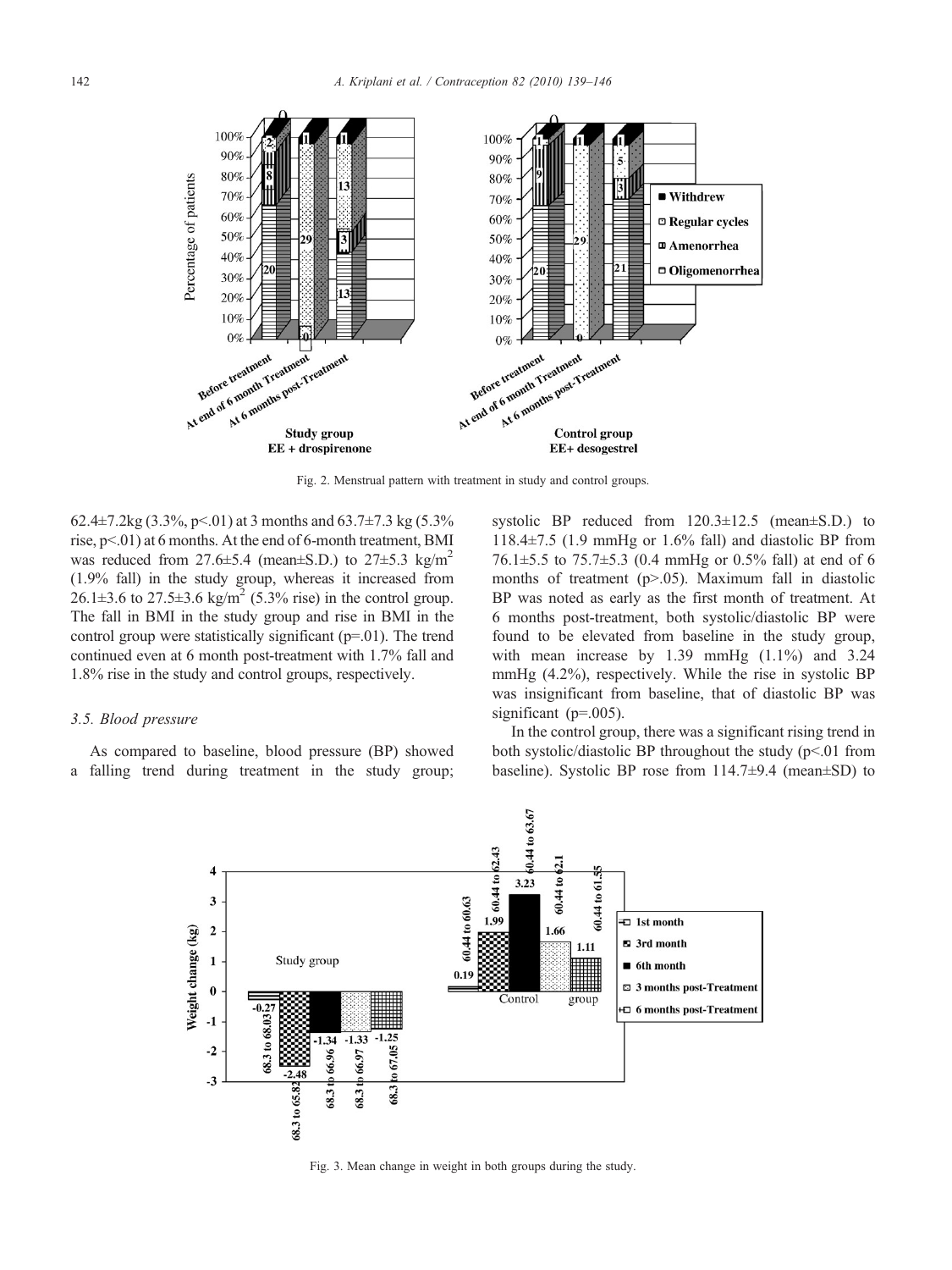116.4±7.8 (1.7 mmHg or 1.4% rise); diastolic BP was elevated from  $73.1\pm7.4$  to  $76.1\pm5.0$  (3 mmHg or 4.2% rise) at the end of 6 months of treatment. At 6 months posttreatment, BP remained above baseline values, with mean increase in systolic BP of 2.16 mmHg (1.8%) and in diastolic BP of 3.1 mmHg (4.2%).

One patient in the study group had a baseline BP of 150/ 80 mmHg and, during her treatment, had normal BP values. But at 3 months post treatment, her BP rose to 160/110 mmHg for which anti-hypertensives were given by the physician after evaluating for secondary causes. No patient in the control group had hypertension during the study.

### 3.6. Ultrasound parameters

Ultrasonographic features of PCOS were present in 25 of 30 (83.3%) patients in the study group and 20 of 30 (66.7%) in the control group. At end of 6 months treatment, 16 of 25  $(64%)$  vs. 11 of 20  $(55%)$  patients in the study and control group, respectively, reverted to normal sonographically. There was a significant decrease in mean ovarian follicle number from baseline of  $10.2\pm3.6$  (mean $\pm$ S.D.) to  $6.6\pm3.3$  $(35.1\%$  fall, p $\leq$ 01) in the study group and from 8.8 $\pm$ 2.1 to 8  $\pm 1.8$  (8.3% fall) in the control group at end of 6 months of therapy. This reduction remained significant  $(p<0.01)$  in the study group at 29.2% vs. 6.2% in the control group at 6 months post-treatment. Ovarian volume decreased significantly (p=.01) from baseline to 3 months of treatment in the study and control groups, 10.3% vs. 11.8%, respectively; the fall persisted at 7% and 5.3% in both groups until the end of 6 months of treatment; the control group showed a minimal rise of 0.8% at 3 months post-treatment. Endometrial thickness decreased from baseline by a maximum of 13.8% vs. 7.1% at the end of 6 months of treatment in the study and control group, respectively.

Table 1

Effects of treatment on lipid profile in both groups

### 3.7. Lipid profile

Effects of treatment on lipid profile are shown in Table 1. There was a significant rise ( $p<01$ ) in total cholesterol (8.5%) vs. 6.7%) and triglycerides (11.8% vs. 14.4%) from baseline in the study and control group, respectively, at the end of 6 months of treatment. It persisted even after 3 months of stopping the drug. Mean LDL decreased significantly from baseline by 7.2% in the study group  $(p<0.01)$  at end of 6 months of treatment. This fall persisted at 3 months after treatment at 0.3%. But in the control group LDL levels significantly increased ( $p<0.05$ ) from baseline by 6.5% at the end of 6 months of treatment and persisted at 6.3% above baseline after 6 months post-treatment. HDL levels increased significantly from baseline in both groups  $(p<01$  in study group,  $p<05$  in control group) with more marked effect in the study group (12.3% vs. 5.4% at the end of 6 months of treatment) and persisted 3 months post-treatment. VLDL increased by 14.2% vs. 16.9% at the end of 6 months of treatment in the study and control groups, respectively; rise of VLDL being significant in the study group ( $p<.05$ ) at 3 months of therapy, while in the control group it was significant throughout the study ( $p<05$ ).

### 3.8. Glycemic profile

Effects of treatment on glycemic profile are shown in [Table 2.](#page-5-0) There was a significant decline of fasting blood sugar and insulin ( $p<.01$ ) and postprandial blood sugar and insulin  $(p<0.05)$  from baseline in study group. In control group, there was insignificant rise in fasting and postprandial sugar from baseline with significant rise  $(p<01)$  of fasting and postprandial insulin. However, there was no significant difference between the groups at the end of 6 months treatment. One patient in the study group who had impaired fasting blood sugar had normal value at the end of treatment.

| Parameters (normal values in<br>$non-PCO$ women) $(mg/dL)$ | Group                                  | Baseline<br>Mean $\pm$ S.D. (range)                          | 6 months treatment<br>Mean $\pm$ S.D. (range)                       | $%$ Change                        | 3 months post-treatment<br>Mean $\pm$ S.D. (range)           | $%$ Change                            |
|------------------------------------------------------------|----------------------------------------|--------------------------------------------------------------|---------------------------------------------------------------------|-----------------------------------|--------------------------------------------------------------|---------------------------------------|
| Cholesterol $(100-200)$                                    | Study                                  | $160.3 \pm 20.1$ (126-194)                                   | $173.9 \pm 19.9$ (139-219.6)                                        | $\uparrow 8.5\%$                  | $172.4 \pm 18.9$ (140-208)                                   | $17.5\%$                              |
|                                                            | Control<br>p value                     | $150.9 \pm 23.0$ (101-193)<br>.09                            | $162.1\pm25.8$ (98-219)<br>$.04*$                                   | $16.7\%$ <sup>#</sup>             | $160.3 \pm 18.9$ (102-199)<br>$.02*$                         | $\uparrow 6.2\%$ <sup>#</sup>         |
| Triglycerides $(50-150)$                                   | Study                                  | $105.6 \pm 28.8$ (54-167)                                    | $118.1\pm30.7(67-190)$                                              | $11.9\%$ <sup>#</sup>             | $116.9\pm 26.9$ (76-184)                                     | $\uparrow$ 10.7% <sup>#</sup>         |
|                                                            | Control<br>p value                     | $90.8 \pm 31.0$ (48-199)<br>.054                             | $103.9\pm 29.4(66-186)$<br>.07                                      | $14.4\%$                          | $103.7 \pm 27.7$ (63-183)<br>.07                             | $14.2\%$                              |
| LDL (<130)                                                 | Study<br>Control                       | $96.7 \pm 22.5(61 - 147)$<br>$94.6 \pm 17.9$ (52-124)<br>.69 | $89.6 \pm 17.8$ (62-133.8)<br>$100.8 \pm 16.8$ (58-128)<br>$.008**$ | $17.3\%$ <sup>#</sup><br>$16.5\%$ | $96.3 \pm 17.1$ (70-129)<br>$100.6 \pm 13.2$ (70-120)<br>.22 | $\downarrow$ 0.3%<br>$\uparrow 6.3\%$ |
| $HDL$ ( $>35$ )                                            | p value<br>Study<br>Control<br>p value | $44.7\pm7.1$ (29.7-59)<br>$41.7\pm4.7(33-53)$<br>.05         | $50.3 \pm 7.3$ (40-67.1)<br>$44\pm4.4(40-56)$<br>$.000**$           | $12.3\%$<br>$15.4\%$              | $48.6 \pm 6.2$ (31-60)<br>$43.4\pm3.3(40-51)$<br>$.000**$    | $18.7\%$<br>$13.9\%$                  |
| $VLDL(10-30)$                                              | Study<br>Control<br>p value            | $23.6 \pm 7.4$ (12.8–42)<br>$19.6 \pm 9.2$ (9-50)<br>.06     | $26.9 \pm 11.0$ (11-55.2)<br>$22.9 \pm 8.22$ (11-46)<br>.07         | 14.2%<br>$116.9\%$                | $25.8 \pm 8.7(13 - 40)$<br>$22.7 \pm 7.5$ (14-45)<br>.08     | $19.3\%$<br>↑15.5% <sup>#</sup>       |

⁎ pb.05, statistically significant.

 $*$  p<.01, statistically very significant.

 $#$  p<.05, from baseline.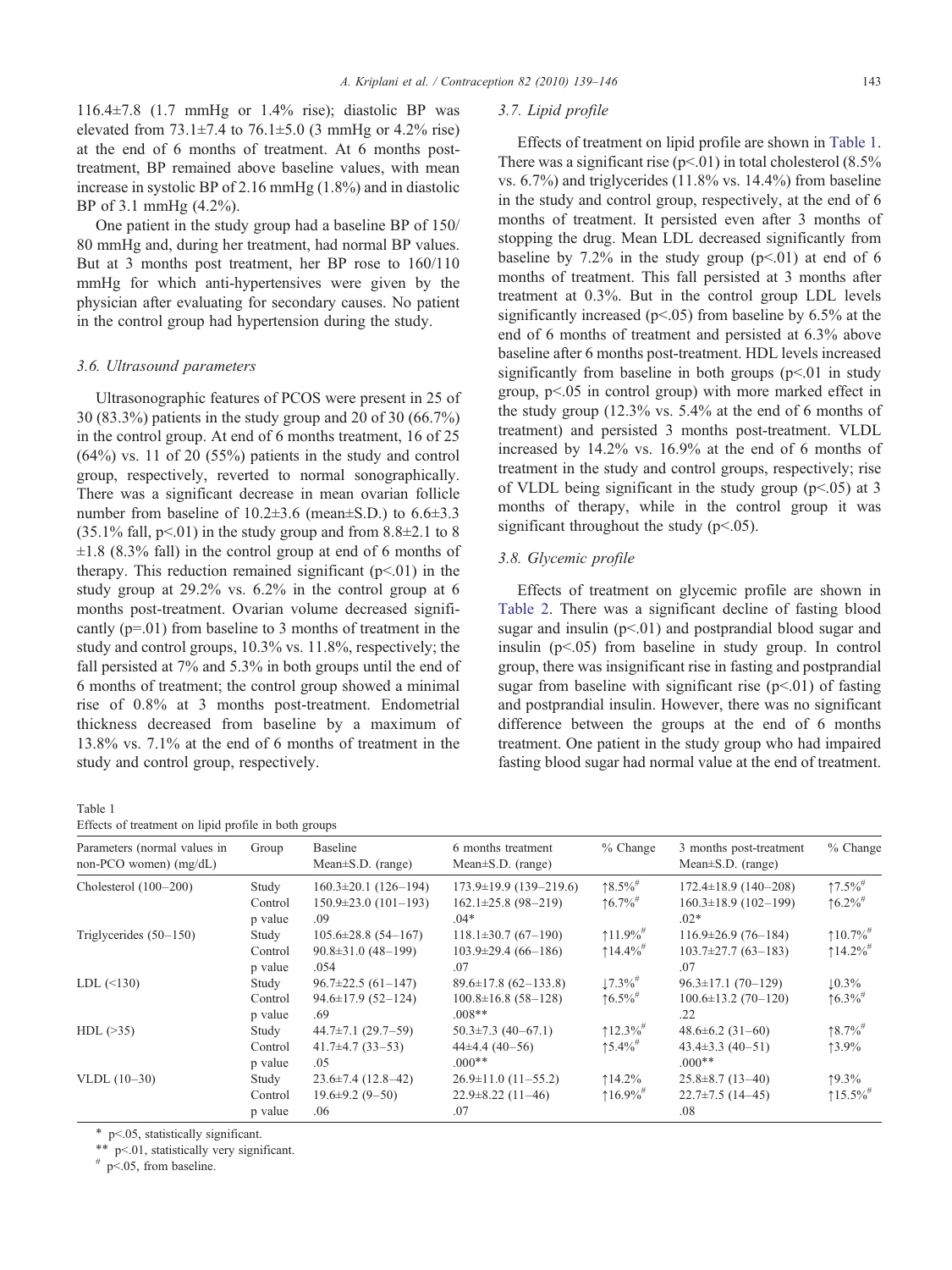<span id="page-5-0"></span>Table 2

Change in glycemic profile with treatment in both groups

| Parameter (normal values in non-PCO women)        | Group   | Baseline                  | At 6 months of treatment   | $%$ change             | p   |
|---------------------------------------------------|---------|---------------------------|----------------------------|------------------------|-----|
| Fasting blood sugar $(70-110 \text{ mg/dL})$      | Study   | $84.8 \pm 9.2$ (70-110)   | $80.6 \pm 6.2$ (70-95)     | $\perp 3.8\%$          | .22 |
|                                                   | Control | $81.3\pm7.4(67-97)$       | $81.9\pm 6.1(70-96)$       | $10.6\%$               |     |
| postprandial blood sugar $(70-140 \text{ mg/dL})$ | Study   | $89.7\pm9.8(70-114)$      | $87.0 \pm 11.7(75 - 130)$  | $12.7\%$ <sup>#</sup>  | .17 |
|                                                   | Control | $89.2 \pm 9.5(75 - 118)$  | $91 \pm 10.3$ (78-126)     | $12.1\%$               |     |
| Fasting insulin $(3-22 \mu I U/mL)$               | Study   | $11.3\pm4.4(3.9-21.8)$    | $8.7\pm3.6(3.5-17.6)$      | $123.1\%$ <sup>#</sup> | .07 |
|                                                   | Control | $10.3 \pm 5.4$ (3.2-21.9) | $11.7\pm 6.2$ (4.1-24.8)   | $12.6\%$               |     |
| Postprandial insulin $(5-80 \mu I U/mL)$          | Study   | $24.7 \pm 11.5(9.1 - 58)$ | $22.1 \pm 10.4$ (7.3-54.9) | $10.5\%$ <sup>#</sup>  | .07 |
|                                                   | Control | $23.6 \pm 9.9$ (9.8–44.7) | $27.8 \pm 11.5$ (10.4-54)  | $117.8\%$ <sup>#</sup> |     |
| HOMA IR <sup>a</sup> $(\leq 2.6)$                 | Study   | $2.3 \pm 0.9$ (0.7–4.42)  | $1.7\pm0.7(0.7-3.5)$       | $\perp$ 29.2%          |     |
|                                                   | Control | $1.6 \pm 1.2$ (0.7-5.1)   | $1.8 \pm 1.3$ (0.7-5.3)    | $115.8\%$              |     |

<sup>a</sup> HOMA IR=serum fasting insulin (mcg IU/mL)×fasting blood glucose (mmol/L)/22.5.  $\#$  p<.05 from baseline.

Two patients in the study group and 1 patient in the control group with high postprandial insulin at baseline had decrease in values to normal at the end of treatment. Three patients in the control group with normal postprandial insulin at baseline had higher values at the end of treatment. No patient was found to be diabetic either at baseline or at the end of treatment.

### 3.9. Hormonal profile

Effects of treatment on hormonal profile are shown in Table 3. Testosterone levels of all patients at baseline were within normal range (0.05–0.78 ng/mL) except three of 30 in the study group and two of 30 in the control group which also lowered to normal range at the end of treatment.

### 3.10. Side effects

Side-effects noted in both group of patients were nausea, headache, abdominal pain, breakthrough bleeding, spotting and breast pain. The most common side effect was nausea seen in three  $(10.3\%)$  in the study group vs. five  $(16.7\%)$  in the control group at the first month of treatment; nausea

| v.<br>۰,<br>٧ |  |
|---------------|--|
|---------------|--|

| Change in hormonal profile with treatment in both groups |  |  |  |  |
|----------------------------------------------------------|--|--|--|--|
|                                                          |  |  |  |  |

persisted in one (3.4%) vs. three (10.3%) in the study and control group, respectively, at 3 months of therapy. Two (6.7%) patients in the control group had vomiting at 1 month of treatment, though none had vomiting in the study group. Patients were managed with anti-emetics and no patients withdrew from the study. On and off headaches were a complaint of one (3.4%) patient in the study group from 3 months of therapy which persisted until the end of 6 months of treatment which was relieved by pain killers and she continued with treatment. The patient did not complain of headaches in the post-treatment period. Abdominal pain was noted less in the study group than in the control group five (16.7%) vs. six (20.7%), respectively, which persisted in two (6.9%) patients in both groups through 3 months of treatment. Breakthrough bleeding was reported by two of 30 (6.7%) patients in each group at one month of treatment as an episode of 3–4 days which recurred in only one of 30 (3.3%) patients in the control group at 3 months of treatment, whereas no patient in the study group had breakthrough bleeding until the end of 6 months treatment. Four (13.3%) patients missed pill intake for more than 2 days and spotting was noted in two  $(6.7\%)$  vs. three  $(10.3\%)$  in

| Parameters (normal values in non-PCO women)         | Group   | Baseline                    | At 6 months of treatment    | $%$ Change             | p       |
|-----------------------------------------------------|---------|-----------------------------|-----------------------------|------------------------|---------|
| $FSH$ (4-13 mIU/mL)                                 | Study   | $5.1\pm2.0$ $(1.5-12.2)$    | $4.5 \pm 1.7$ (0.4-9.6)     | 12.3%                  | .5      |
|                                                     | Control | $5.3 \pm 1.6$ (1.9-9.2)     | $4.7\pm2.9$ $(2.1-9.1)$     | 11.9%                  |         |
| LH $(1-18 \text{ mIU/mL})$                          | Study   | $7.8\pm4.5(1.2-21.6)$       | $3.8\pm2.8$ (0.1-11.9)      | 151.2%                 | .06     |
|                                                     | Control | $6.0\pm2.7(3.0-16.5)$       | $5\pm1.2$ (2.3-8)           | 17.1%                  |         |
| LH/FSH ratio $(\leq 2)$                             | Study   | $1.3 \pm 1.4$ (0.3-6.4)     | $0.9\pm0.7(0.1-4.1)$        | 134.8%                 | .06     |
|                                                     | Control | $1.3\pm0.4(0.6-2.1)$        | $1.1\pm0.2$ (0.3-1.5)       | 18.7%                  |         |
| Total testosterone $(0.05-0.8 \text{ ng/mL})$       | Study   | $0.6 \pm 0.3(0.1 - 1.4)$    | $0.5 \pm 0.2(0.1 - 0.9)$    | $121.3\%$ <sup>#</sup> | $.049*$ |
|                                                     | Control | $0.6 \pm 0.2$ (0.1-0.9)     | $0.6 \pm 0.2$ (0.3-0.9)     | $13.2\%$               |         |
| SHBG $(18-114 \text{ nmol/L})$                      | Study   | $20\pm12.0$ (12-62)         | $62.3 \pm 50.3$ (13.1-221)  | 1211%                  | .5      |
|                                                     | Control | $22.5 \pm 17.2$ (7.6-7)     | $60\pm41.0(20-199)$         | 1166%                  |         |
| Free androgenic index                               | Study   | $8.9\pm7.9(1.6-40.5)$       | $2.8\pm4.9(0.2-19.5)$       | 168.7%                 | .12     |
|                                                     | Control | $8.3\pm 6.9$ (1.2-32.8)     | $3.9\pm1.9$ (0.749.5)       | 152.7%                 |         |
| Bioavailable testoterone $(0.2-2.5 \text{ nmol/L})$ | Study   | $0.7\pm0.3$ (0.1-1.7)       | $0.4\pm0.2$ (0.1-1.01)      | 133.8%                 | .25     |
|                                                     | Control | $0.6 \pm 0.2$ $(0.1 - 1.1)$ | $0.5 \pm 0.1$ $(0.2 - 0.7)$ | $116.9\%$              |         |

p<.05, statistically significant.

 $p<.05$ , from baseline.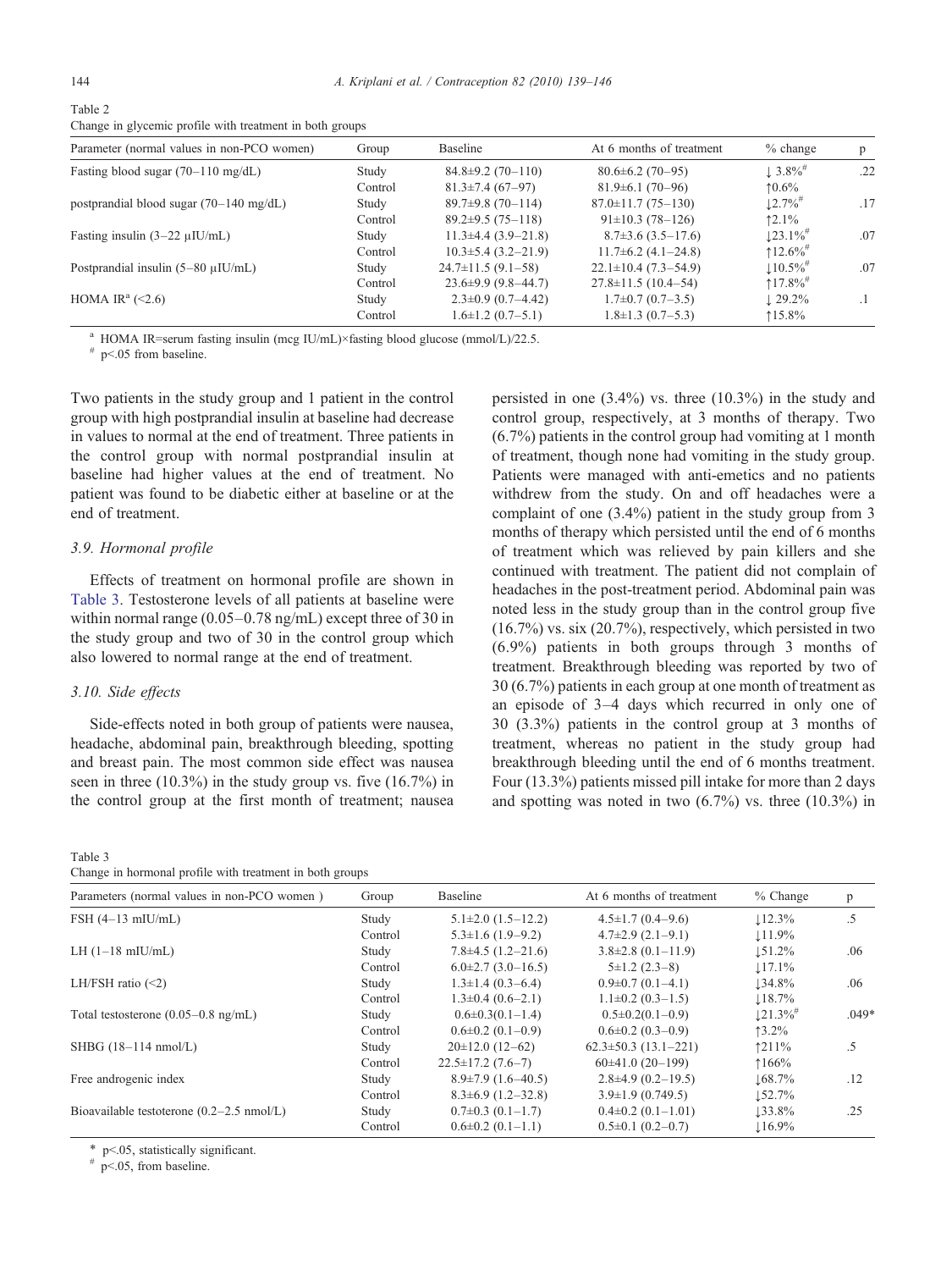the study and control groups, respectively, at 1 month of treatment. One (3.4%) patient in the study group had spotting at 3 months of therapy also but no spotting thereafter. Bloating was complained by four of 29 (13.79%) patients in the control group and none in the study group. Breast pain was complained by two patients (6.7%) in both groups at one month of treatment, but only one (3.4%) patient in the study group continued to have breast pain until 3 months of treatment. None of the patients had any serious side effect except one (3.4%) patient in the control group who had severe left lower limb pain. Doppler evaluation showed no evidence of thrombosis, but the patient discontinued treatment.

# 4. Discussion

In PCOS, although all COCs achieve some reduction in androgen levels, clinical benefit is blunted by variable androgenic activity of progestins within the formulations  $[12–14]$  $[12–14]$ . The new drospirenone-containing COC is considered a fourth-generation OC. Besides the antiandrogenic benefits similar to the physiological effects of progesterone in the luteal phase of spontaneous cycles, drospirenone is able to induce sodium excretion and a compensatory increase in renin secretion, plasma renin activity, angiotensin II and plasma aldosterone, thus minimizing the estrogen-related flluid retention [\[15\].](#page-7-0)

In the present study, patients underwent treatment for 6 months and were followed-up for 6 months post-treatment. There was a significant increase in the number of withdrawal bleeding episodes cycles per 6 months in the study group during and months after stopping treatment (p=.0003). Two other studies have also reported good cycle control with drospirenone in PCOS patients with 6 and 12 months treatment, but the drug-free period after treatment was not included in their study [\[16,17\].](#page-7-0)

The effect of treatment on acne is in accordance with other studies [\[16\]](#page-7-0). In a randomized control trial with 125 patients with mild to moderate acne, median reduction in total facial acne lesions was 62% for drospirenone-containing pills and 59% for cyproterone acetate-containing pills after 9 cycles [\[18\].](#page-7-0)

A period of 6 months is usually sufficient to observe some benefit in body and limb hair. However, facial hair which are most distressing may take a couple of years of antiandrogen therapy to show improvement [\[16\]](#page-7-0). In the present study, improvement in hirsutism score was assessed by reduction in extent of hair growth (FG score). A significant decrease in the mean score of hirsutism from baseline was observed in study group ( $p<0.05$ ) at all visits, with 36.5% reduction at the end of 6 months of treatment and remained decreased at 6 months post-treatment. No change in hirsutism score was noted in control group. Most prominent effect was noted on the chest and abdomen, followed by the upper lip and chin. The lowest effect was observed on the back and arms. A

similar finding was noted in the study by Batukan and Muderris [\[19\]](#page-7-0).

In accordance with a previous study, our study group showed a significant (p=.01) fall in body weight and BMI in contrast to gain in the control group [\[17\].](#page-7-0) Another study reported no overall change in BMI [\[16\]](#page-7-0). Reduced weight persisted even after 6 months of stopping treatment in our study group though none of the other studies have reported the effect in the post-drug period. Hence, a COC which can reduce or at least maintain weight, like those containing drospirenone, are promising in the management of PCOS patients who are reportedly obese in 41% cases [\[20,21\]](#page-7-0).

Similar to the present study, there is another report showing a fall of 2 mmHg in both mean systolic/diastolic BP  $(p>0.05)$  at the end of 6 months of drospirenone-containing pills in 17 PCOS women [\[16\],](#page-7-0) while mean systolic/diastolic BP remained stable during the treatment in another study [\[17\]](#page-7-0). One retrospective study analyzed the combined daily administration of drospirenone and estradiol valerate, and found a slight reduction in BP [\[22\].](#page-7-0) The post-treatment period was not studied in any of the above studies. In our study, the finding of a rise in BP from baseline after stopping treatment might be due to small sample size and because one patient developed hypertension, this aspect needs further evaluation in larger studies.

Drospirenone has been shown to decrease endometrial thickness both morphometrically as well as sonographically when given for 13 cycles [\[23\]](#page-7-0) which correlates well with our study. Ovarian follicle number decreased significantly from baseline at the end of 6 months of treatment in the study group and so did the ovarian volume which was significantly decreased even at 3 months of treatment. None of the previous studies had evaluated the ovarian volume in PCOS patients as a parameter of comparison between drugs. The original PCOS pattern returned in the patients within a few months following treatment. Similar finding was reported by a previous report by European Society of Human Reproduction and Embryology [\[24\].](#page-7-0)

In various studies including the present study on drospirenone-containing pills, there was elevated total cholesterol and triglyceride levels, raised VLDL, lowered LDL and a significant rise of HDL at the end of 6 months of treatment [\[15,17,25,26\]](#page-7-0). One study showed a rise in LDL by 34.2% in the first six cycles and thereafter a fall of 27% in the next six cycles [\[17\]](#page-7-0). A study comparing drospirenone combination pills with flutamide-metformin continuation over 9 months in PCOS patients, showed a similar increase of triglycerides and HDL in both groups, but they reported a more pronounced fall of LDL and a favorable adipocytokine pattern with the addition of flutamide-metformin to drospirenone-containing pills [\[27\].](#page-7-0) A rise in cholesterol of 31.4% in the study by Guido et al. [\[17\]](#page-7-0) vs. 8.4% in our study and elevation of triglycerides of 18–80% in various studies vs. 11.5% in our study can be explained by shorter duration of treatment in our study as well as by the influence of various dietary and environmental factors on lipid profile.